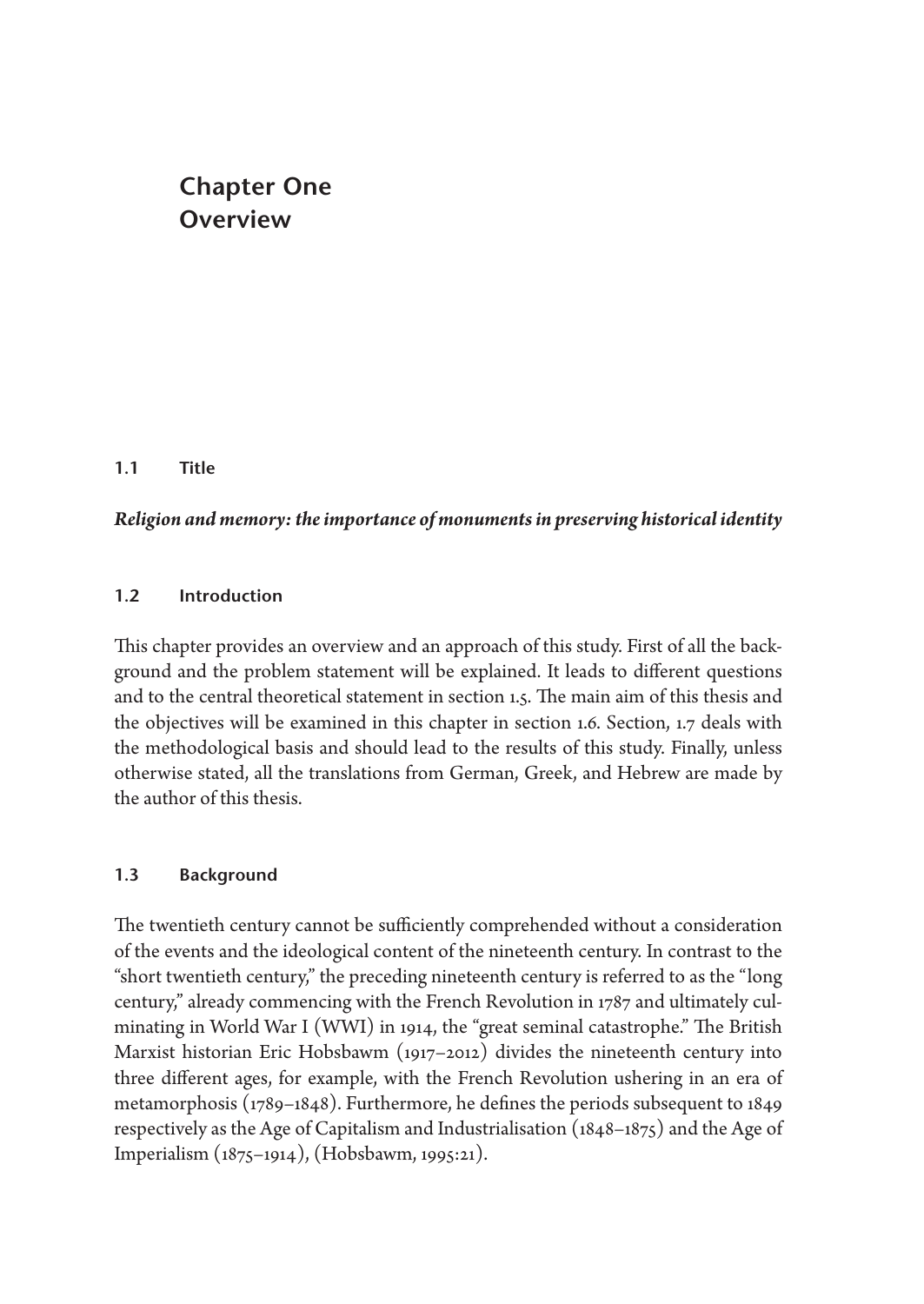Under these conditions, the ideological seeds of the nineteenth century would germinate and facilitate the rise of National Socialism and Communist regimes. It must be noted, thereby, that WWI represents the commencement or the entry of the twentieth century, and the end of this epoch is the end of the East-West conflict (Cold War 1947– 1989), as metaphorically and vividly depicted by the fall of the Berlin Wall (1989). The term "short century" was originally coined by the economic historian Ivan T. Berend (1930) and has been made popular through the historian Hobsbawm in his work *The Age of Extremes* (1994:11, 17). Among authors subscribing to this classification are Haffner, 1997; Hobsbawm, 1995; Diner, 1999; Kolko, 1999; Mazower, 1999; Jeismann, 2000; Nonn, 2007; Mann, 2008; Koselleck, 2013; Herbert, 2014. Especially Hobsbawm's publication deems this

phenomenon to be the result of an extreme century defined by social unrest and the concomitant circumstances of human suffering of a particularly morally reprehensible nature. Thereby, the time frame of this thesis extends beyond the twentieth and twenty-first centuries, focussing geographically on the memorial sites in Armenia and Israel as well as highlighting the historical background as to how the genocide of Armenians and European Jews could have occurred and what actually transpired during the course of these horrible events.

The history of the twentieth century is decisively affected by the disaster and tragedy of two world wars and unprecedented crimes such as the Armenian genocides (Aghet) and the Holocaust (Shoah). The seminal catastrophe (the first genocide conducted against the Armenians) can be interpreted as a door opener for one of the darkest epochs in history. The conflict between religion and the former policy by *völkisches* thinking, which included racial ideology and extreme nationalism, led to ethnic tensions and to genocides perpetrated on ethnic groups, such as Christian minorities and later European Jews. There have been numerous studies focussing on WWI and the first genocide as well as the conflict between religion and extreme ethno-nationalist thinking. These studies include the works of Wippermann, 1998; Kuhn, 2004; Poewe, 2006; Hexham, 2011; Hexham and Poewe, 2014; Stangeland, 2013; Krumeich, 2015; Hesemann, 2015. Some aspects in these works address racial ideologies and the conflict between religion and policy. The manner in which religious and political ideologies tackle history (such as what happened under the Young Turks and National Socialism) will be explained in the next chapters. This topic is reminiscent of Orwell's (1903–1950) concerns in his classic novel *1984*: "He who controls the past, controls the future. And he who controls the present, the past" (Orwell, 2008:298). Orwell points out the principles behind the expansion of State and religious power in order to take control of the historical past and to reinterpret history again with the aim of shaping the future in a direction that gives the appearance of freedom. Moreover, Orwell notes that totalitarian systems and parties work on adapting the past to the present. To keep resistance at bay, manipulative structures are secretly created which always run according to the same patterns. In this regard, his opinions parallel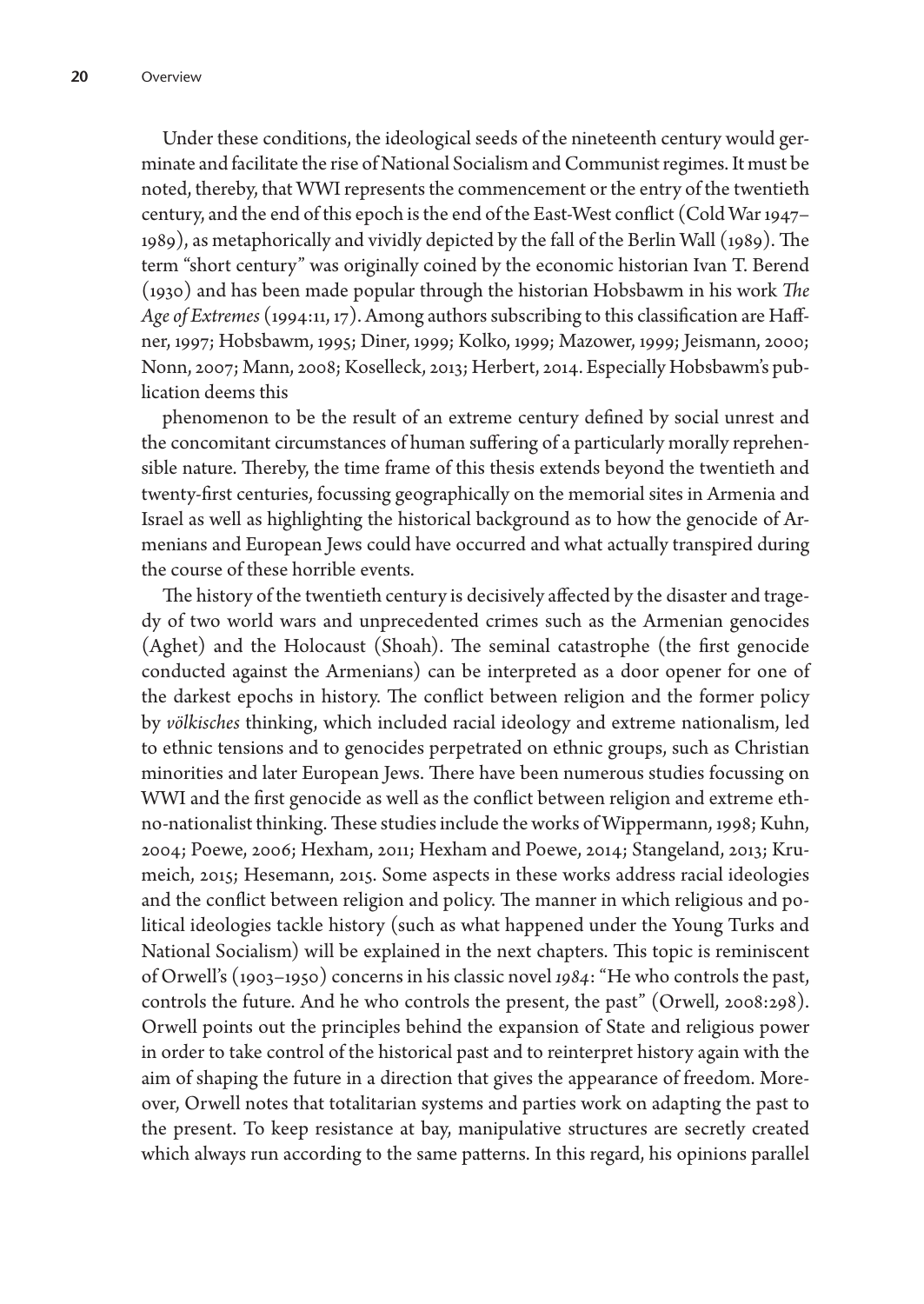those of Karl Marx (1818–1883) who sees history in interpretation of the philosophers (Marx, 1845; cf. Berger, 2005:54–55). However, Orwell's work is as current as ever, because he focussed not merely on totalitarian systems per se, but also on supposedly liberal democracies. In particular he warns that power systems, even in their liberal aspirations, are not unlike wolves in sheep's clothing, intent on reinterpreting history to present political aims, all the while presenting themselves as freedom-loving, but in fact totalitarian to the core (Orwell, 2008). Nevertheless, the goal is to reshape and suppress these different power interests.

The phobia of possible future repetitions became a process of reflection. This was reflected in changes to education, training, and research in schools and universities. At the same time, public memorials and monuments were erected under the banner "Lest we forget." The overall goal was to involve the population by perceiving, remembering and commemorating. Thus, it became a transformational process intended to raise a new awareness of a process and facilitated a coming to terms with the past and purification to ensure the will for peace (Assmann, 2018:35–37). In short, reflection is important in understanding the process of coming to terms with the past in the areas of politics, culture, and in religion, and will be discussed in Chapter Three with the topic "Process of coming to terms with one's past in West Germany." Indeed, Germany has become the test case with regard to the process of coming to terms with one's past instead of continuing the cycle of revenge and hate (Frei, 2005:69).

In Chapter Four, the theories and functions of the memorial culture are presented in order to prepare the various aspects for the central theme and to incorporate the results of the investigations into the research. This modern and new theory occurred in both democratic Jewish and Christian circles after the wars of the twentieth century. At the same time, the educational work and the process of coming to terms with the past was embedded in various societies through a new world politics and ideological theory orientated around human rights (Dolinger, 2016:ix). Access to knowledge by virtue of coming to terms with historical events became a priority and, over time, created new educational methods, training departments and areas of expertise. In turn, it spawned a flood of scientific literature and documentation. In retrospect, it must be said that remembering, learning and commemorating these tragic events has developed into a successful discipline and shown positive effects in dealing with history. The literature has been instrumental in contributing to the valuable cultural-scientific practices of remembrance (Erll, 2011:173).

Research and contributions from cultural-scientific, historical, sociological and theological studies, which arose across disciplines from the university environment, have contributed in greater depth. Under the collective term "culture of remembrance," historical memory research has become a trans-disciplinary topic and has grown into a megacategory. The questions arising here concern how a culture of remembrance in utilizing theoretical methods can prevent atrocities and genocide in the future, and they examine the extent to which historiography as a learning tool is able to remodel soci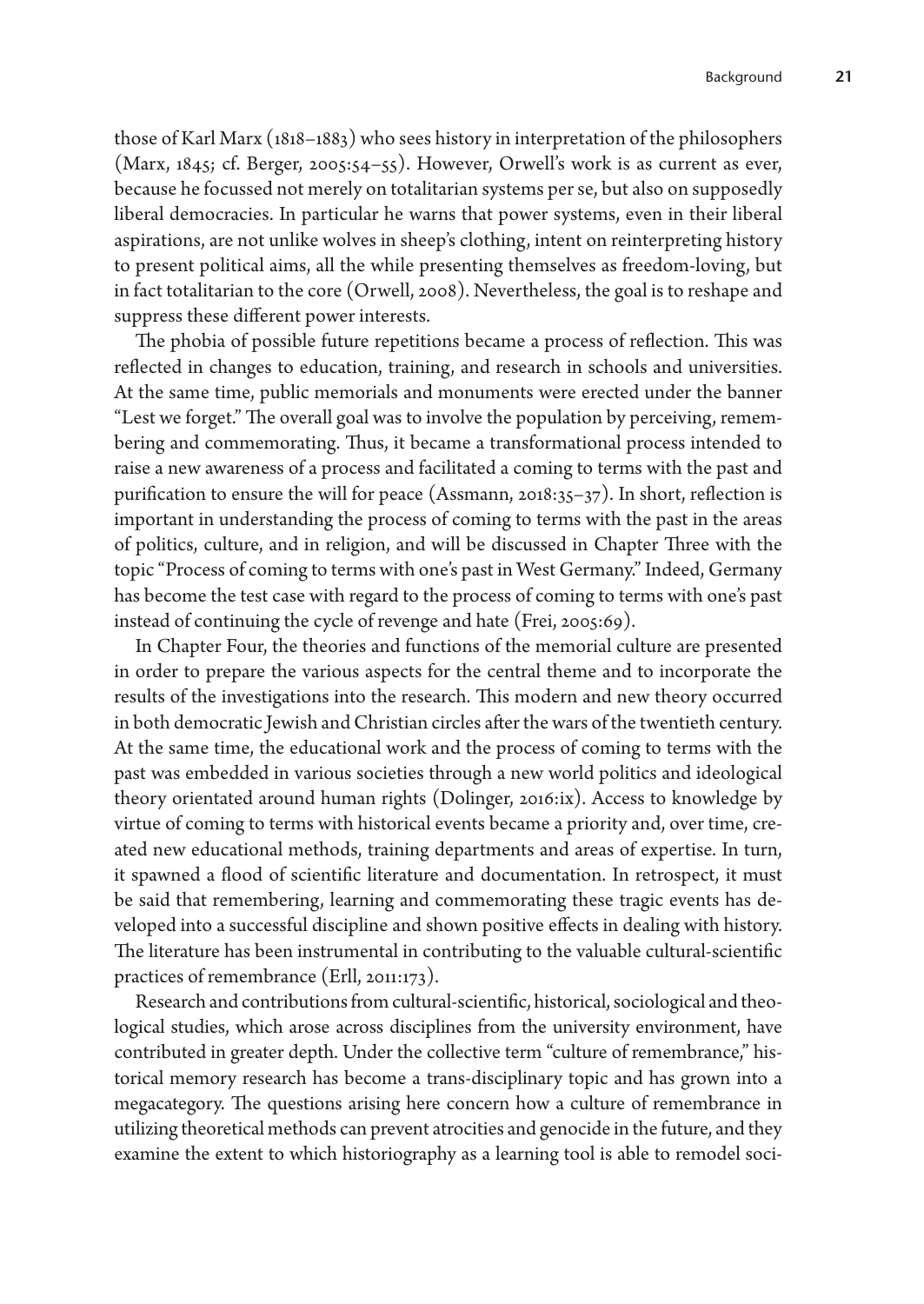eties. All of these theoretical and diverse foundations of memory research cannot be included in this research as a focus, for they are simply too many and too complex. A few basics of memory theories can be read as background information in Appendix One.

Various authors express theological, Christian and Jewish points of view and critically set themselves apart from abstract remembrance and commemoration. Their views are not much appreciated in public, especially from academic persons with a secular mindset, because they offer a very different kind of commemoration and remembrance for the purpose of building up identity in Jewish and Christian nations. Of particular importance in western Christian societies is *Memoria passionis*, by Johann Baptist Metz (1928). It is a particularly provocative work. Johann Baptist Metz, a Catholic theologian, examines the perception of the world on an *anamnetic* basis (Metz, 2006:227–235). In his view remembrance is dangerous, because in faith, Christians practise the *memoria passionis, mortis et resurrectionis Jesu Christi* and believing in his love they identify it with the son of God who gave Himself to the oppressed and to the outcasts with the liberating power of unconditional love (Metz, 2006:238, 251). This memory of hope of an unconditional love contradicts the contemporary cultural amnesia that has developed into an abstract cultural idea of primary Hellenistic origin over times (Metz, 2006:239). The danger is that the biblical memory culture, the history of the Passion recedes in favour of the prevailing cultural amnesia. Metz stresses that the anamnestic constitution in the Spirit of Christianity has much more deeper roots and is not equal with historical or traditional memory culture. As an alternative to a secular, universal commemoration and remembrance culture, he takes a stand against merciless oblivion and provides, unapologetically, the experience of suffering from a biblical-theological perspective.

Monuments and memorial sites in public spaces are significant topics in this work. Such sites fulfil their functions as visible stabilisers and supporters of a negative culture of remembrance. Chapters Five to Ten present and analyse the Tsitsernakaberd and Yad Vashem memorial sites. The aim of the presentation is to avoid the burial of the remembrance of the crimes of the twentieth century, but instead to punctuate power in public space to remember the dead and to prevent the forgetting of the past. Menkovic, in her studies, has already investigated the question of which socio-political and political science functions monuments and memorial sites can fulfil and what lessons are to be derived from them. Therefore, in appreciation of her extensive research in relation to power signs, the results of her studies on the fundamental issues and the presentations of problems will be incorporated into this thesis as factual information. At the same time, borders between public and private remembrance cannot always be sharply demarcated, such as, for example, with tombs and memorials for the dead. This kind of remembrance is not mere commemoration with empty rites but is based on reverence, the solemn and the sacred, and finds its expression in sacral architecture (Kulenkampff, 1991:29). The Tsitsernakaberd and Yad Vashem memorial sites not only display political, culturally analytical and aesthetic signs of remembrance but also are deeply rooted in theological and Jewish thinking.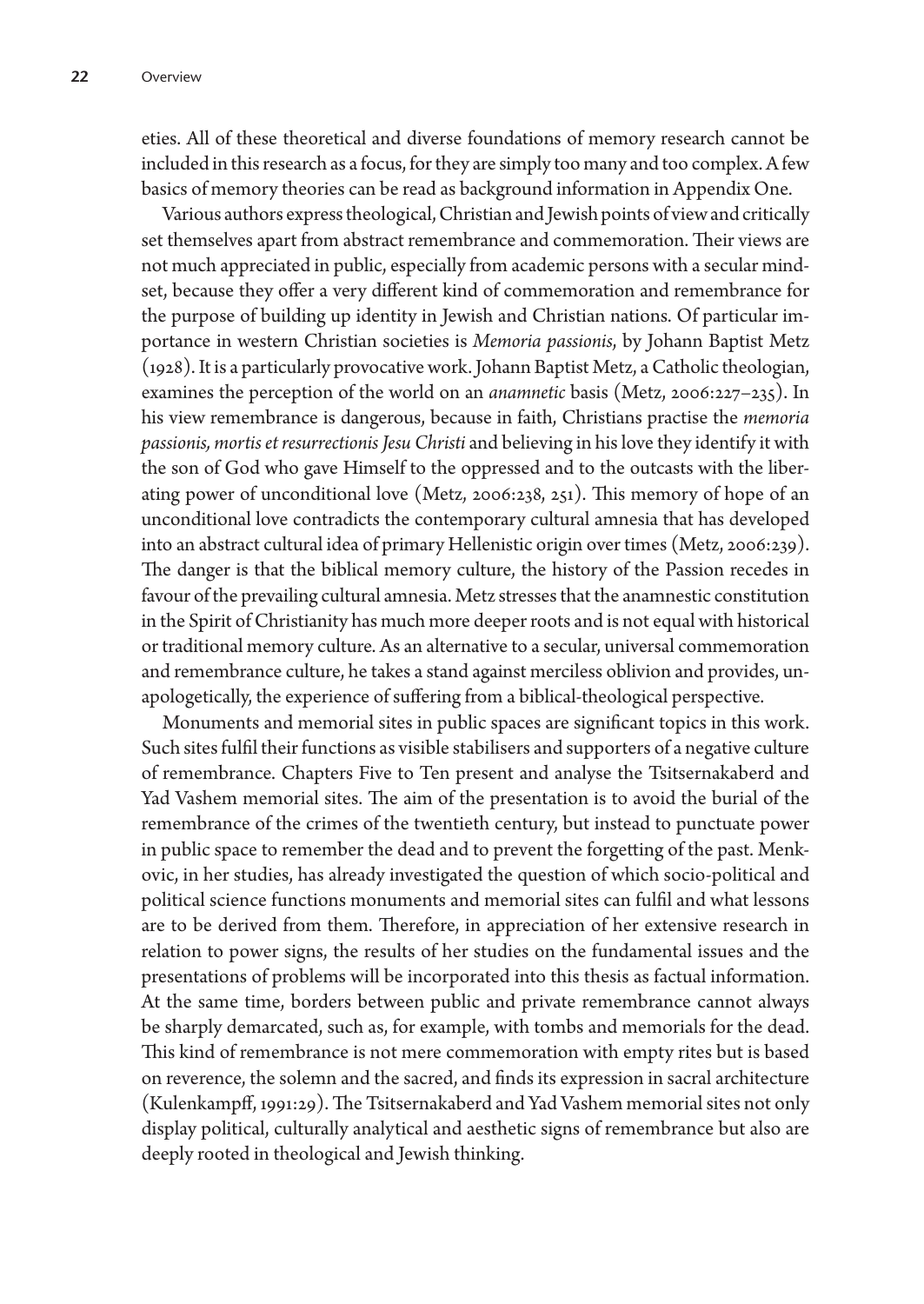#### **1.4 Problem Statement**

What do we learn about religion from the memorial sites of Tsitsernakaberd and Yad Vashem? Although the architectural language and aesthetics seem to convey post-modern and abstract ideas, is there an implicit religious and theological sub-stratum? But what can traditional religions offer the visitor instead of culturally and analytically secular memory theories?

The multi-faceted functions of memorial sites and monuments of necessity, that is, by their very existence, offer many interpretations in order that they may be instrumentalised. As aesthetic creations and as national secular negative sites of remembrance that legitimise themselves in the legal and political sense, monuments are also supporters and stabilisers of political or ideological ideas. As such they serve the purpose of providing factual information, but they also function to remind the viewer (or visitor) of the presence of the *numinous* (Otto, 1963:79–80). As a result they give comfort and hope because of their link to eschatological teaching on the ultimate destiny of individuals and peoples. The idea of the *numinous* is most clearly defined in the memorial site of Tsitsernakaberd.

This leads us to the following questions: while the Holocaust, the murder in its monstrous dimension of European Jews, has become a paradigm for all mass crime, in comparison, the genocide of the Armenians remains in human history as the first little-known genocide in the twentieth century. The Tsitsernakaberd memorial site in Yerevan, Armenia is not only unknown but also "literally" totally overlooked in reality. This aspect makes yet another problem visible, namely that there are no significant accounts or discussions of the Tsitsernakaberd memorial site. All we really have are a few short leaflets written in Armenian and in Russian.

Here some may object that the Second Anglo-Boer War was "the first genocide" of the twentieth century and there is no doubt that the killing of Afrikaners was a tragic event. It is also true that after the end of the war the British embarked on a program of cultural genocide. Nevertheless, whether the tragic deaths of Afrikaner women and children were deliberately planned or the accidental result of a brutal policy is a matter of dispute. On the other hand there is no doubt that the Armenian genocide was a planned genocide from the outset.

Therefore, this thesis contributes to closing a gap in both the literature and popular knowledge. It draws attention to this important memorial site by bringing to light the history of what for many are unknown events together with reflections on their theoretical and aesthetic contents. Another purpose of this thesis is to commemorate the first deliberately planned genocide of the twentieth century as a "door opener" that included persecution and martyrdom for Armenian Christians and other Christian minorities.

To this day, Armenian Christians are struggling to gain recognition for this genocide to escape from isolation and from victim status. The genocide denials vehemently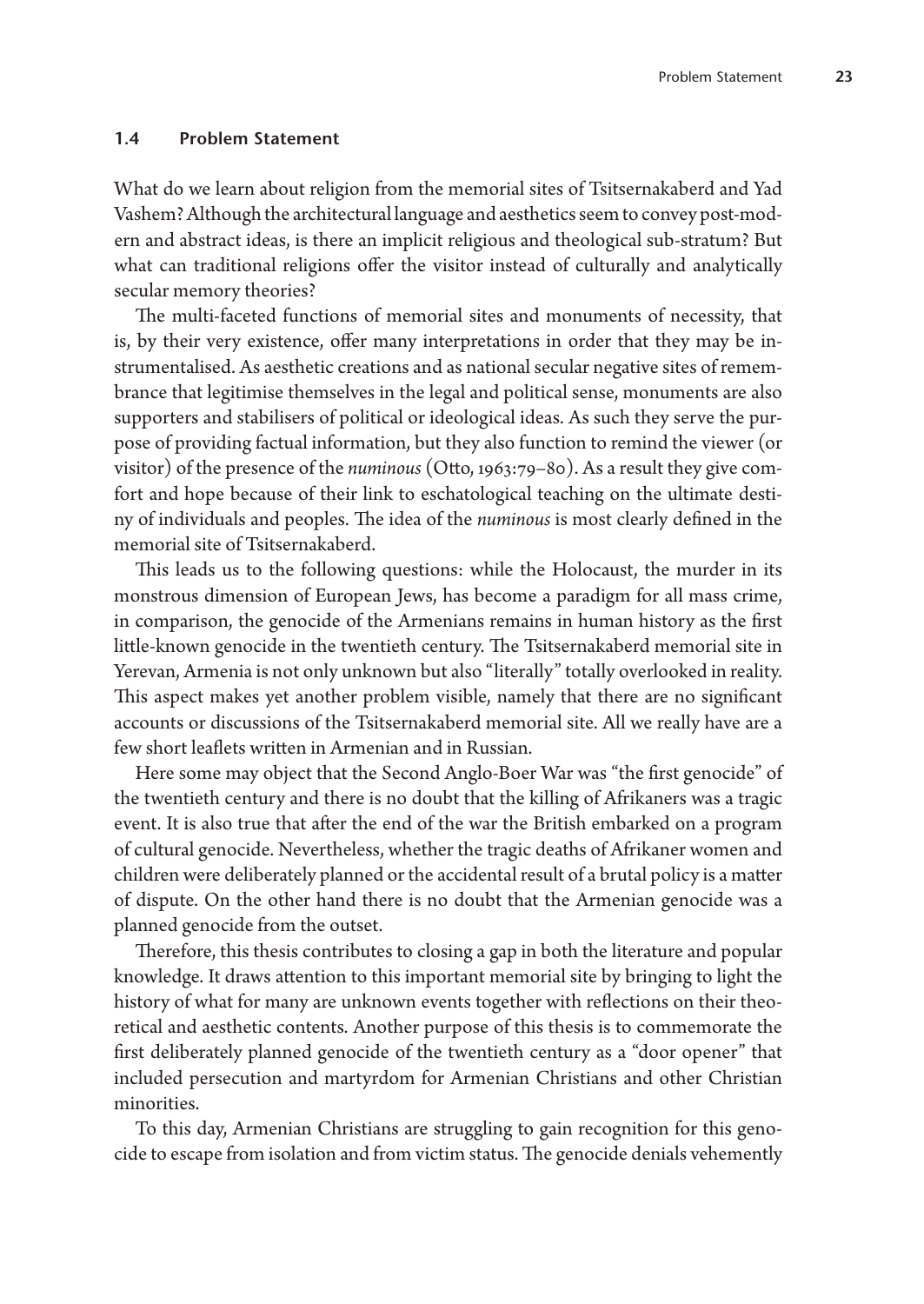articulated by Turkey, and the repressions and distortions on the part of the perpetrators, are still serious blockages for a normal relationship between both nations. Again, there is a wound that cannot heal on account of lack of information, pain and unwillingness as well as permanent silence.

Armenia is not only isolated in a territorial sense and internationally, but there is also a gap in research with respect to the personal processing of the past in families and in Armenian society, given that there is hardly any literature to acquire and read about it. In particular, current findings in the research of transmission of traumas to succeeding generations (Bergmann, 1995:28–29; Kellermann, 2009), which may be a necessity for the Armenian overcoming of the past, have not yet been addressed. Because of the long period of silence and death of contemporary witnesses, unprocessed events, such as family secrets, subside under the surface and are difficult to recognise and understand as symptoms. They are difficult to heal because the distinction is no longer possible between one's own past and the ancestral past. The Armenians find comfort, refuge and solace in the memorial site, Tsitsernakaberd, and in their biblical and theological holy writings, as they commemorate with grief and suffering the loss of their family members.

Therefore, an exploration of the memorial site as a visible sign and proof is important because it provides an incentive to derive information from the staging of mourning through rituals and ceremonies that reveal deeper cultural layers and longings of the Armenian nation. The memorial site is therefore not merely seen as a medium and an expression of liturgical and sacral staging of ecclesiastical and political power, for it reveals the very heart and the very soul of the Armenian nation through the identification of myth, symbolism and religion.

A comparison with the Yad Vashem memorial site may therefore encourage further investigation into the effects of traumatic events in succeeding generations in order to move forward in overcoming the past and in healing. Dealing with grief as a collective social experience was initially painful for the Israeli society, but ultimately salutary in the process of coming to terms with the past. Collective memory in culture and religion are essential to the process of coming to terms with one's past. It is not only an historical and a political affair (Boschki, 2011). In the future I hope to do similar research on Afrikaner memorial sites and their importance in history and today.

The questions arising and addressed here in this work concern the strengths and the weaknesses in the process of coming to terms with the past in religious, historical and philosophical contexts. Thereby, the theological views examined will be reviewed with regard to the basic category of remembrance. The extent to which monuments and memorial sites facilitate the supporting of theological and secular views will also be investigated. Currently, efforts are being made in this regard along the path of historical and sociological information. How is this information being interpreted? What measures are appropriate for atonement and reconciliation? These are among the issues to be explored.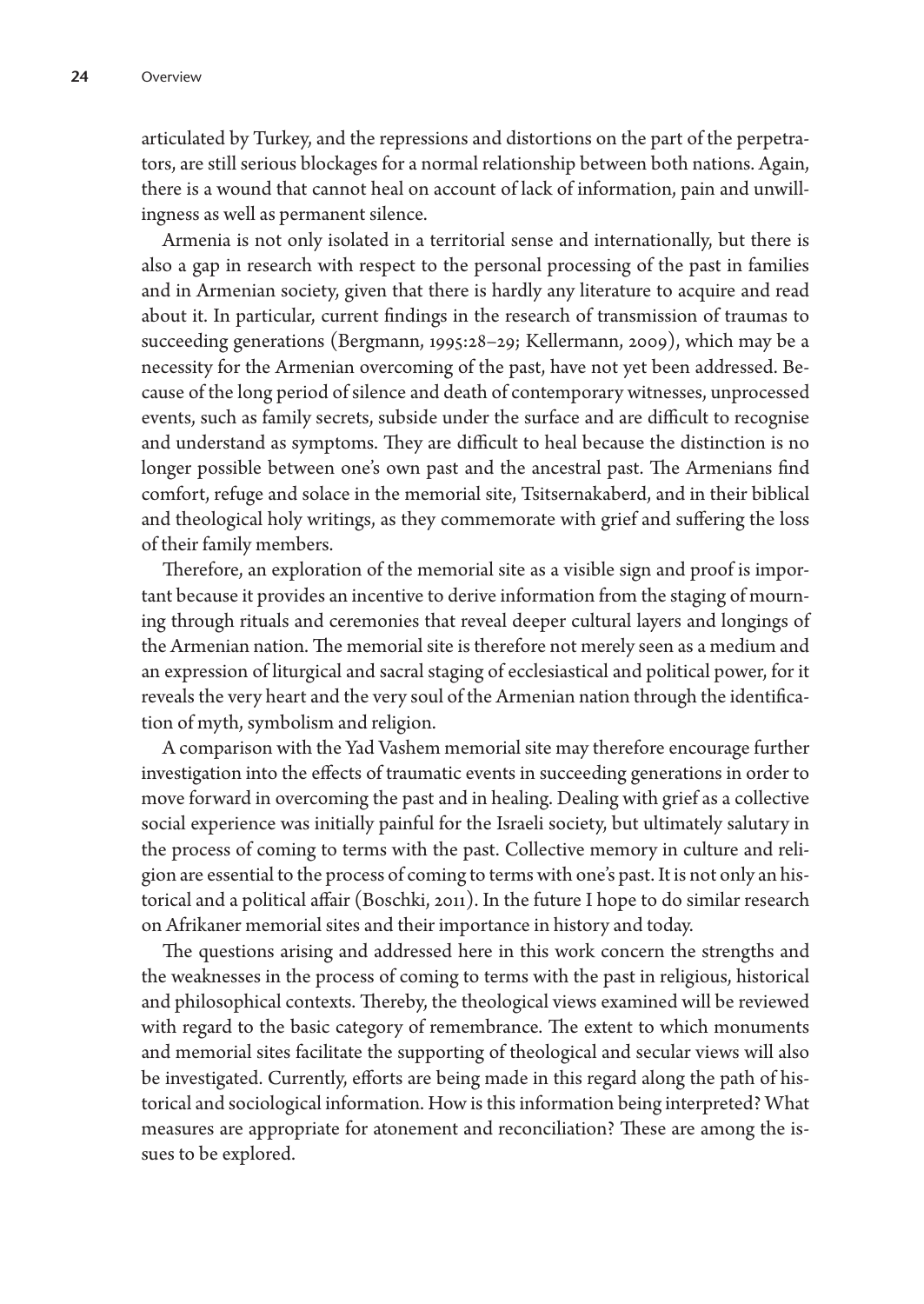Further questions must be asked, for example, as to the architectural features of the memorial site and the theological and ideological contents intended to be expressed. The two memorial sites will be juxtaposed in this investigation, so another question concerns what functions they have in relation to national identity and representation in public space and as a visible culture of remembrance. How do they differ, and how is collective commemoration celebrated and socially perceived? What contribution can memorial sites make in terms of collective overcoming of the past, and what role do their traditional religions play in each case?

## **1.5 Central Theoretical Argument**

The central theoretical argument of this thesis is that monuments in the context of collective memory can be shown to promote religious and theological beliefs and practices while reinforcing a sense of identity through history and architecture.

Both Tsitsernakaberd and Yad Vashem as memorial sites are reminiscent of the dead of twentieth-century genocides. They are important supports and pillars of a modern universal memory culture within their respective nations.

The second significant memorial site examined in this thesis is the Holocaust Memorial Yad Vashem, which is the best known and arguably most important of all memorials of this kind. It resulted from the turmoil of the post-war period of the Second World War and the emergence and constitution of the state of Israel, in which Yad Vashem always played an integral part. In fact, this memorial is a major pillar supporting the State of Israel and gives it legitimacy. Indeed this memorial has grown over time and the related exhibition has been continuously expanded. Yad Vashem is an impressive memorial complex and a huge one with a variety of subjects, departments, educational and research centres, as well as sculptures and monuments from the countries of the world.

The exhibition explores Jewish life in politics, culture and religion, in the past and future. Data banks and archives contain more than 60 million pages of documentation, not including photographs. All of this data is available online. Yad Vashem is a national treasure, demonstrating both the pride of Israel's heroism and also the shame of its persecution (Young, 2002:272, 275). Much has been researched about Yad Vashem and a vast literature already exists. My aim in this respect is to explore Yad Vashem Holocaust Memorial as a national sanctuary with their abstract shapes and contours, but at the same time it shows, behind the abstract features of Zionism, the religiously practised and pursued Jewish national movement that calls for the re-establishment of a Jewish homeland in the territory of Israel. Both memorial sites must receive this degree of attention in my working hypothesis, given that their respective creators have played down religious symbolism. Indeed, this is the reason why in fact so much religious symbolism appears in it.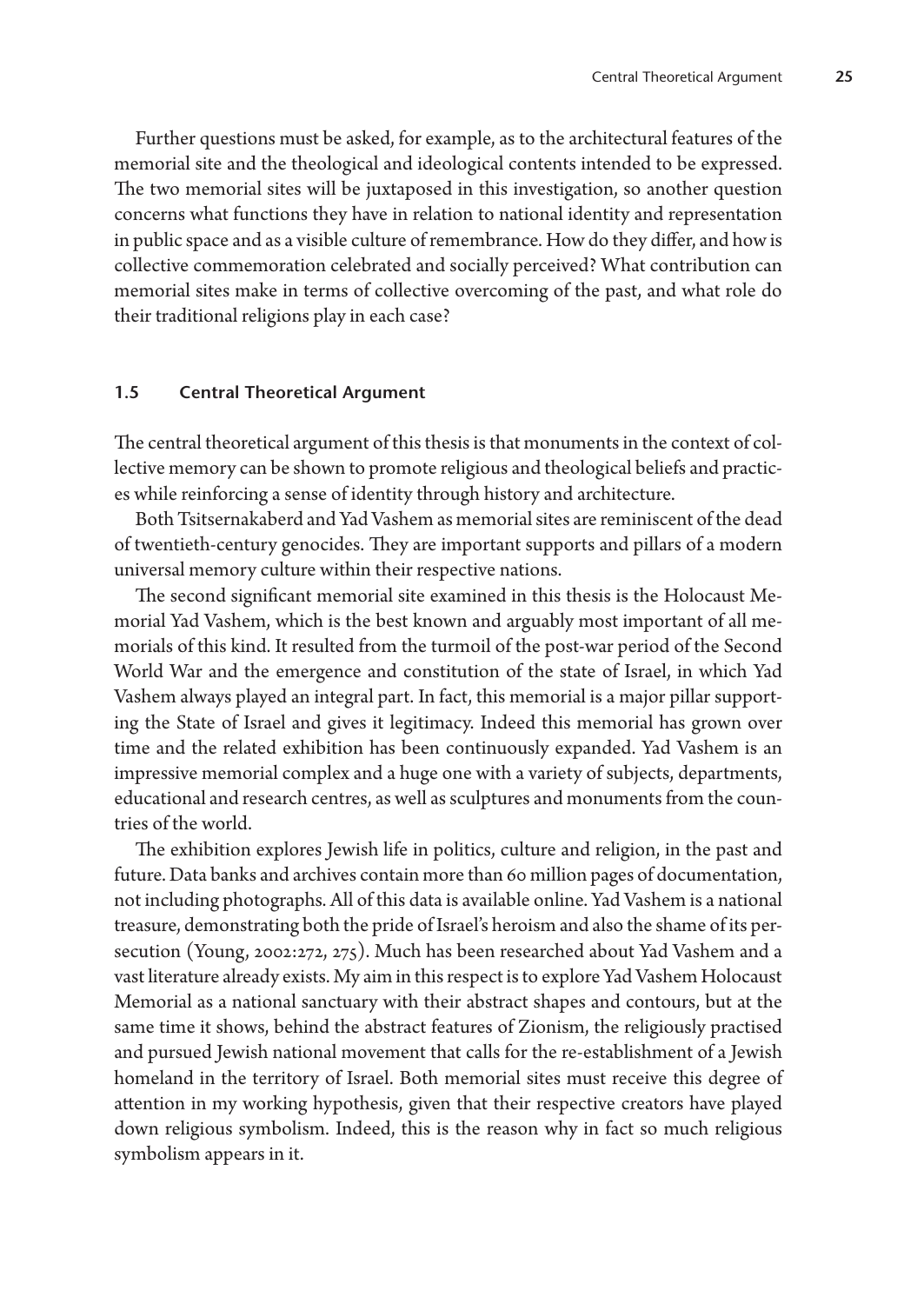### **1.6 Aims and Objectives**

Given the previous argument, my working hypothesis makes that assumption because the creators of the memorial monuments discussed in this thesis have played down religious symbolism. Indeed, this is the reason why in fact so much religious symbolism appears in an implicit rather than explicit form. This must be proven in the course of the thesis.

A further goal of this thesis is to bring forth the evidence for the argument that in the memorial site of Yad Vashem and the memorial site of Tsitsernakaberd a postmodern, universal architecture can be detected that favours abstract policies of remembrance with the intention of promoting the rise of a global universal world order that supports ideological ideas, orientated to humanistic thinking, such as human rights as moral statutes in general. But the roots of these elements go back to traditional religions without the offer of reconciliation and forgiveness in a theological sense. Traditional and proven values are separated from the roots and replaced by an abstract culture of remembrance, which is used for a different purpose. This must be explained. Nevertheless, the focus on this topic demonstrates the extent to which biblical and theological elements are hidden behind the memorial sites in Tsitsernakaberd and Yad Vashem to build up identity in their nations.

The specific objectives of this thesis are as follows: The thesis is based on a systematic classification and should initially provide a historical overview in the first two chapters. Forms of various memorial cultures will be explained in the fourth chapter in order to then investigate the Tsitsernakaberd and Yad Vashem memorial sites in the fifth and sixth chapters. The conclusions are contained in the seventh chapter.

# **1.7 Research Methods**

The instrumental case study is an appropriate tool for this study and is suitable for completion or enlargement. For that reason, it highlights in detail the structure and some specific techniques, which inform the reader, when a holistic investigation is needed (Feagin, Orum, Sjoberg, 1991).

This study takes a traditional approach to research, which means that as far as possible the subject matter is approached without a clear bias or preconceived conclusions. In more modern, particularly American terms, it takes a *grounded theory* approach to the topic, which is similar to that of British social anthropology (Evans-Pritchard, 1951; 1981). In the process it uses both instrumental case studies and rhetorical analysis.

As noted, the basic qualitative approach for this dissertation will be grounded theory (Corbin, Strauss, 1990). This is because the specific "procedures for data collection and analysis used are flexible and allow a degree of latitude within limits" (Corbin, Strauss, 1990:6). The grounded theory researcher must know the system of these pro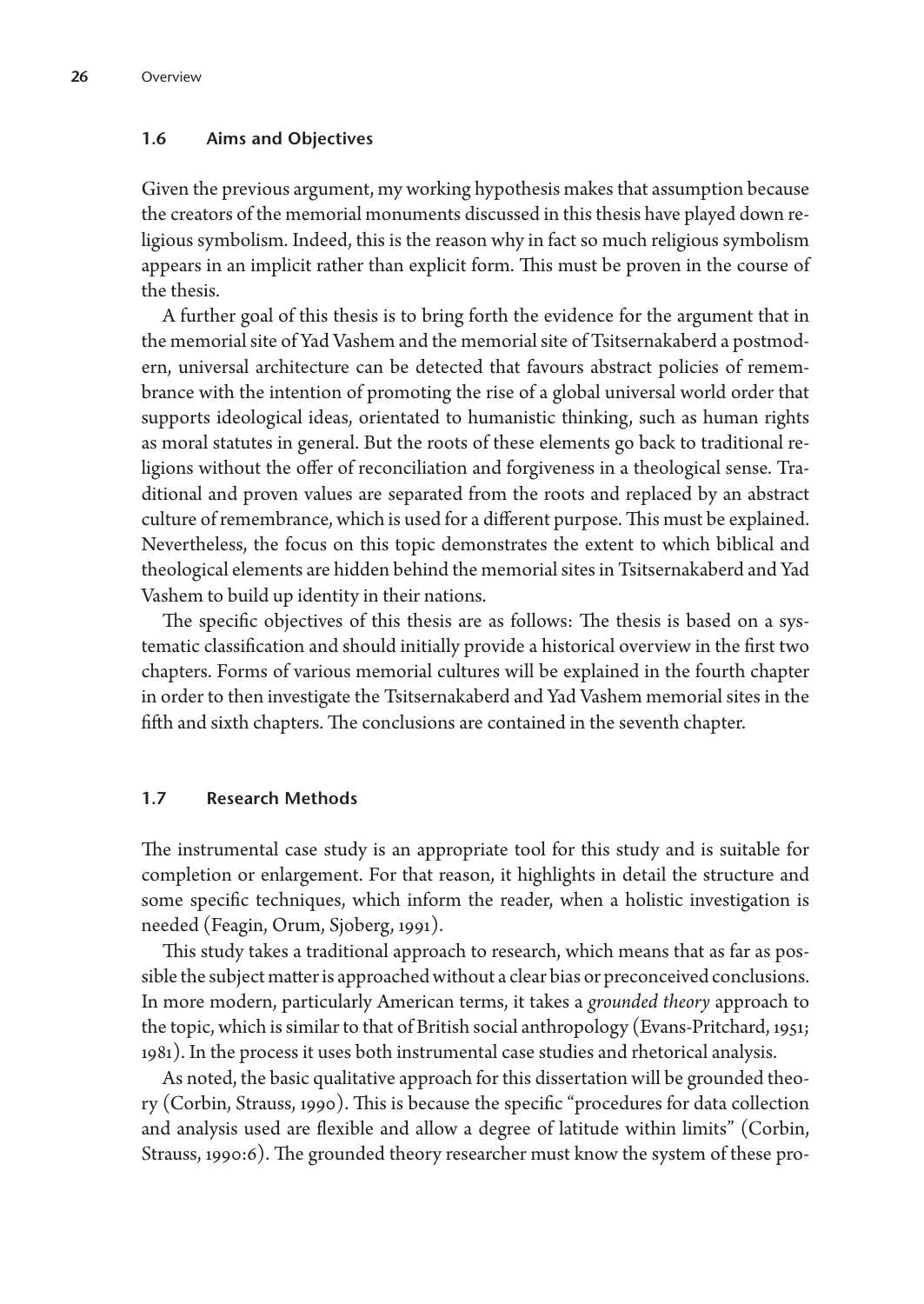cedures and associated canons for their study. First of all is data collection and analysis, and in working with the conceptualization of data, "categories must be developed and related" (Corbin, Strauss, 1990:7). Sampling "proceeds not in terms of drawing samples of specific groups of individuals, units time, and so on, but in terms of concepts, their properties, dimensions, and variations" (Corbin, Strauss, 1990:8).

Analysis is important, and to compare and to contrast assists the researcher in guarding against bias (Corbin, Strauss, 1990:9). One of the reasons why this kind of approach is preferred is that using a grounded theory approach we can draw on data collection procedures, such as interviews and observations, as well as other sources such as government documents, video tapes, artefacts, newspapers, letters and books. Each of these sources can be coded when appropriate in the same way (Glaser, Strauss, 1990:5). At the same time, this research design focuses on archival collections and analysis of data from text-based primary and secondary sources.

The methodological basis of the investigation is inter-disciplinary and involves a variety of fields and mental approaches. On the one hand, the perspectives are related to contemporary and historical political disciplines as well as art historical and aesthetic disciplines in form and content. On the other hand, they contain semantic as well as theological-hermeneutical and psychological analysis perspectives. All of these ways of reviewing matters do not create disturbing opposites but can be integrated and harmonised together or side by side. As a result, the research area had to be limited and this presented a real challenge. The topics of the Holocaust and the culture of remembrance could therefore only be investigated on the surface. Valuable research and remarkable analyses are to read on these topics in the various works of Young (2002), Aleida and Jan Assmann (1999, 1993), Erll (2011), Gudehus (2010) and others; worth mentioning are the theoretical foundations in political science studies by Reinhard Koselleck (1994) as well as Peter Reichel (1995).

Further foundations from the fields of theology and religious studies have been drawn upon, for example, the works by Willy Schottroff, (1967) in *Gedenken im Alten Orient und im Alten Testament* (Commemorations in the Ancient East and Old Testament), Johann Baptist Metz in *Memoria Passionis* (2006) as a fundamental category for political religion, Markschies & Wolf (2010) *Erinnerungsorte des Christentums,* which translates as "Places of Remembrance for Christianity," Yosef Hayim Yerushalmi (1988) in *Zachor: Remember!* Their analyses and interpretations from biblical and theological points of view (in particular, the thesis of a basic category of remembrance) have all inspired a different way of thinking from that of the secular culture of remembrance.

The extent to which a theory can be sustained and socially integrated without the actual core and the background knowledge of a transcendent greatness already indicates cracks in the overall structure. All that remains are the visible artefacts and formations in monuments and memorial sites that convey legitimacy and identity. This approach occupies the main part of the investigation. Research on the Tsitsernakaberd and Yad Vashem memorial sites is primarily based on literature, text analysis, trans